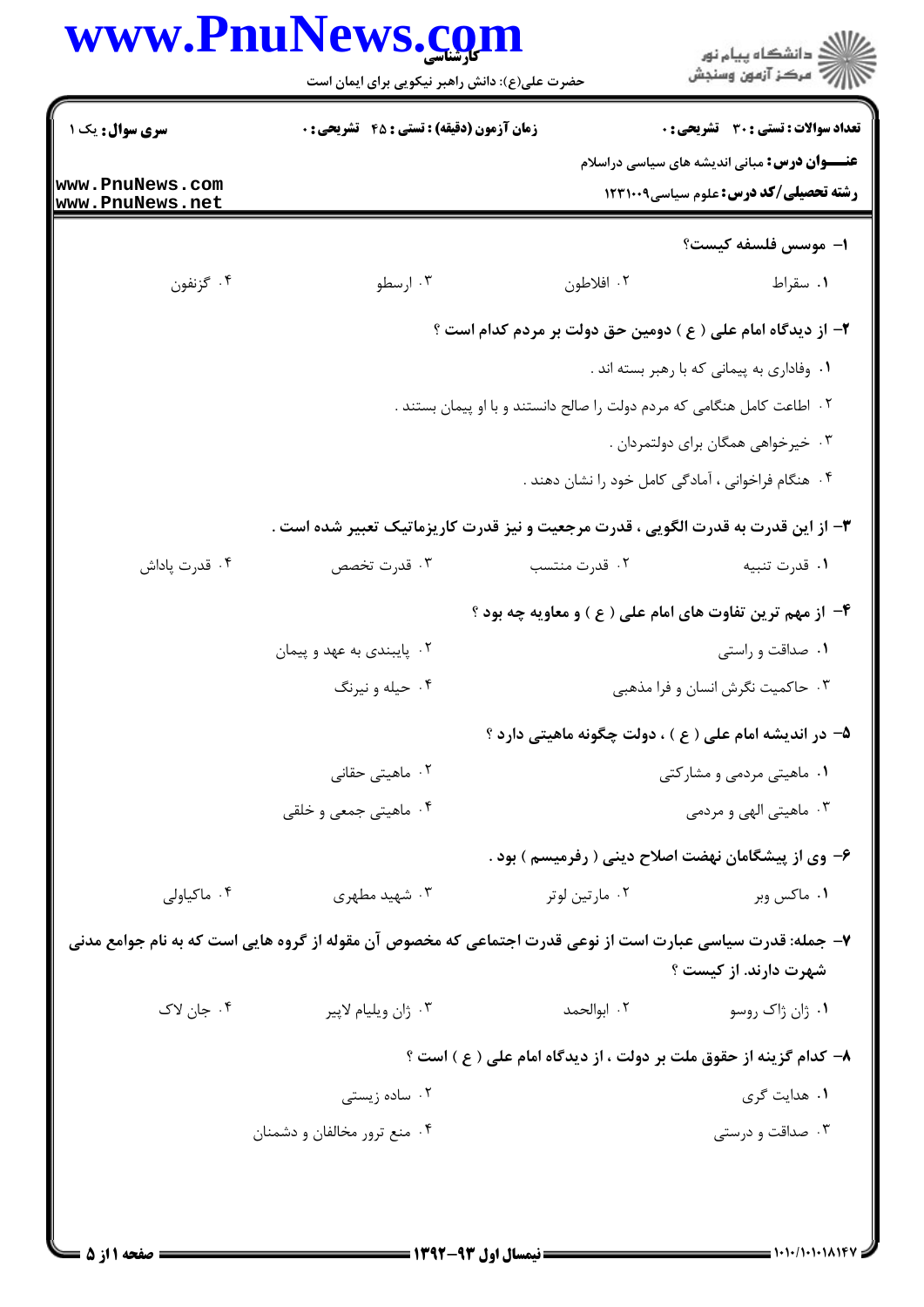|                                    | www.PnuNews.com<br>حضرت علی(ع): دانش راهبر نیکویی برای ایمان است                                               |                                                                  | ڪ دانشڪاه پيا <sub>م</sub> نور<br>∕ <sup>7</sup> مرڪز آزمون وسنڊش                                   |
|------------------------------------|----------------------------------------------------------------------------------------------------------------|------------------------------------------------------------------|-----------------------------------------------------------------------------------------------------|
|                                    |                                                                                                                |                                                                  |                                                                                                     |
| <b>سری سوال : ۱ یک</b>             | <b>زمان آزمون (دقیقه) : تستی : 45 گشریحی : 0</b>                                                               |                                                                  | تعداد سوالات : تستى : 30 ٪ تشريحي : 0                                                               |
| www.PnuNews.com<br>www.PnuNews.net |                                                                                                                |                                                                  | <b>عنـــوان درس:</b> مبانی اندیشه های سیاسی دراسلام<br><b>رشته تحصیلی/کد درس:</b> علوم سیاسی1۲۳۱۰۰۹ |
|                                    | ۹- وی معتقد است :« دین چیزی  به غیر از سنت حیات و راه و روشی که بر انسان واجب است آن را پیشه کند ، تا سعادتمند |                                                                  | شود ، نيست .»                                                                                       |
| ۰۴ فیرحی                           | ۰۳ مصباح یزدی                                                                                                  | ٢. علامه طباطبايي                                                | ۰۱ محمد تقی جعفری                                                                                   |
|                                    |                                                                                                                |                                                                  | ∙۱- ماکیاول از پیشتازان این مشخصه از سکولاریسم بود .                                                |
|                                    | ۰۲ انسان مداری (اومانیسم )                                                                                     |                                                                  | ٠١ عقل مدارى (راسيوناليسم)                                                                          |
|                                    | ۰۴ علم محوری                                                                                                   |                                                                  | ۰۳ سنت ستیزی و نوگرایی                                                                              |
|                                    |                                                                                                                |                                                                  | ۱۱– آنارشیست به چه کسانی اطلاق می شود ؟                                                             |
|                                    | ۰۲ احیاگران سنت ها                                                                                             |                                                                  | ٠١. موافقين حكومت                                                                                   |
|                                    | ۰۴ مخالفين حكومت                                                                                               |                                                                  | ۰۳ احیاگران ارزش های دینی                                                                           |
|                                    | ۱۲- او طرفدار این اندیشه است که ، امامت و زمامداری شرط رسالت نیست و در جدایی دو منصب رسالت و امامت رساله ای    |                                                                  | نوشته است .                                                                                         |
| ۰۴ امام خميني ( ره )               | ۰۳ جوادي آملي                                                                                                  | ۰۲ شیخ طوسی                                                      | ۰۱ طبرسی                                                                                            |
|                                    |                                                                                                                |                                                                  | ۱۳- بر اساس روایات اسلامی کدام یک شعبه ای از امامت و از ویژگی های امام است ؟                        |
|                                    | ۰۲ امر به معروف و نهی از منکر                                                                                  |                                                                  | ۰۱ سیاست وحکومت                                                                                     |
|                                    | ۰۴ برپایی نماز و زکات                                                                                          |                                                                  | ۰۳ دوستی با خانواده                                                                                 |
|                                    |                                                                                                                |                                                                  | ۱۴- به عقیده استاد شهید مطهری بزرگ ترین ضربه چه موقع به پیکره ی اسلام وارد شد ؟                     |
|                                    |                                                                                                                |                                                                  | ۰۱ وقتی که سیاست از دیانت منفک شد .                                                                 |
|                                    |                                                                                                                |                                                                  | ۰۲ موقعی که جوانان به غرب گرایش پیدا کردند .                                                        |
|                                    |                                                                                                                | ۰۳ درگیری ها و جنگ هایی که در زمان پیامبر ( ص ) رخ داد .         |                                                                                                     |
|                                    |                                                                                                                | ۰۴ به هنگام آغاز ضعف ساختاری نظام های سیاسی حاکم بر جهان اسلام . |                                                                                                     |
|                                    |                                                                                                                |                                                                  | ۱۵– کدام یک از تفاسیر قرآنی زیر به مباحث سیاسی توجه کرده است ؟                                      |
|                                    | ۰۲ تفسیر مجمع البیان ( طبرسی )                                                                                 |                                                                  | ۰۱ تفسیر طبری                                                                                       |
|                                    | ۰۴ تفسیر نمونه ( مکارم شیرازی )                                                                                |                                                                  | ۰۳ الميزان ( علامه طباطبايي )                                                                       |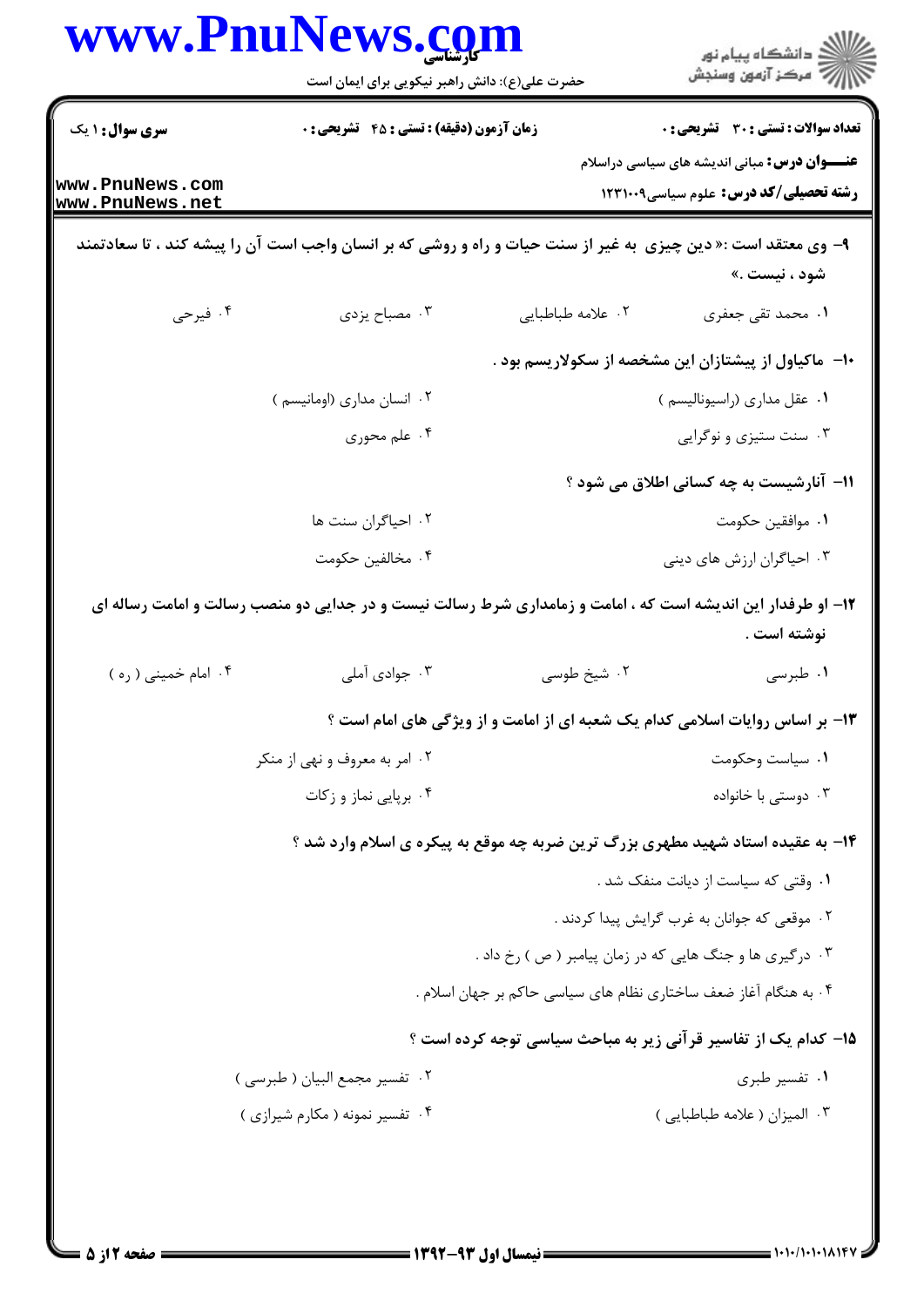|                                    | www.PnuNews.com<br>حضرت علی(ع): دانش راهبر نیکویی برای ایمان است                                                       |                                                                                                          | ڪ دانشڪاه پيام نور<br>//> مرڪز آزمون وسنڊش                          |
|------------------------------------|------------------------------------------------------------------------------------------------------------------------|----------------------------------------------------------------------------------------------------------|---------------------------------------------------------------------|
| <b>سری سوال : ۱ یک</b>             | <b>زمان آزمون (دقیقه) : تستی : 45 تشریحی : 0</b>                                                                       |                                                                                                          | <b>تعداد سوالات : تستی : 30 - تشریحی : 0</b>                        |
|                                    |                                                                                                                        |                                                                                                          | <b>عنـــوان درس:</b> مبانی اندیشه های سیاسی دراسلام                 |
| www.PnuNews.com<br>www.PnuNews.net |                                                                                                                        |                                                                                                          | رشته تحصیلی/کد درس: علوم سیاسی١٢٣١٠٠٩                               |
|                                    |                                                                                                                        |                                                                                                          | ۱۶– ماکس وبر از سیاست چه تعریفی ارائه می دهد ؟                      |
|                                    |                                                                                                                        | <b>۱</b> . سیاست را چگونگی حفظ و افزایش و یا نمایش قدرت می داند .                                        |                                                                     |
|                                    | ۰۲ پس از پیروزی شاهان بر کلیسا ، حاکمان هر چه بیشتر شیفته قدرت شدند و قدرت به جای آن که ابزاری برای هدفی والاتر باشد ، |                                                                                                          | خود هدف شد .                                                        |
|                                    | ۰۳ سیاست یعنی کوشش برای شرکت در قدرت یا کوشش برای نفوذ در تخصیص قدرت چه در میان دولت ها و چه در میان گروه ها در        |                                                                                                          | يک دولت .                                                           |
|                                    |                                                                                                                        | ۰۴ سیاست را تصمیم گیری در باب رویدادهای ناهمگون جامعه می داند .                                          |                                                                     |
|                                    | ۱۷- با توجه به کلام امام علی ( ع ) در نهج البلاغه ، اولین چیزی که در رژیم های مستبد زیر پا گذاشته می شود ، چیست ؟      |                                                                                                          |                                                                     |
| ۰۴ ارزش های انسانی                 | ۰۳ تعادل سیاسی                                                                                                         | ٠٢ قوانين الهي                                                                                           | ۰۱ آزادی مردم                                                       |
|                                    | ۱۸– چرا امام علی ( ع ) مدتی طولانی از حق خود که همان حکومت و جانشینی بعد از پیامبر ( ص ) بود ، چشم پوشی کرد ؟          |                                                                                                          |                                                                     |
|                                    |                                                                                                                        |                                                                                                          | ۰۱ تقدم اصل شایسته سالاری                                           |
|                                    |                                                                                                                        | ۰۲ عدم تمسک به راه های باطل و نادرست برای تحکیم قدرت                                                     |                                                                     |
|                                    |                                                                                                                        |                                                                                                          | ۰۳ عدم توسل به تطمیع<br>۰۴ پیشگیری از بروز خشونت و خونریزی در جامعه |
|                                    |                                                                                                                        |                                                                                                          |                                                                     |
|                                    |                                                                                                                        |                                                                                                          | ۱۹– گزینه صحیح را انتخاب کنید .                                     |
|                                    |                                                                                                                        | ١.   منشأ حق ، فطري و طبيعي ( خدادادي ) است .<br>۰۲ منشأ حق ، قراردادي است كه قانون آن را تعيين مي كند . |                                                                     |
|                                    |                                                                                                                        | ۰۳ اندیشمندان و متفکران برای حق ، منشأ و منبع خاصی را نیافته اند .                                       |                                                                     |
|                                    | ۰۴ منشأ حق ، می تواند فطری و طبیعی ( خدادادی ) باشد و می تواند قراردادی باشد .                                         |                                                                                                          |                                                                     |
|                                    |                                                                                                                        |                                                                                                          |                                                                     |
| ۰۴ توماس آل                        | +۲- اولین فیلسوف شرق شناس ، که به مطالعه ی جدی فلسفه سیاسی اسلام اقدام نمود ، چه کسی است ؟<br>۰۳ فرانس روزنتال         | ۰۲ لئو اشتراوس                                                                                           | ٠١ اروين روزنتال                                                    |
|                                    |                                                                                                                        |                                                                                                          |                                                                     |
|                                    |                                                                                                                        |                                                                                                          | <b>٢١</b> – مهم ترين وظيفه انبياء چيست ؟                            |
|                                    |                                                                                                                        |                                                                                                          | ٠١. انتخاب جانشين                                                   |
|                                    |                                                                                                                        |                                                                                                          | ۰۲ رهبري در جامعه<br>۰۳ نشر عقاید و تفکرات خودشان                   |
|                                    |                                                                                                                        | ۰۴ برقرار کردن یک نظام عادلانه اجتماعی از طریق اجرای قوانین و احکام                                      |                                                                     |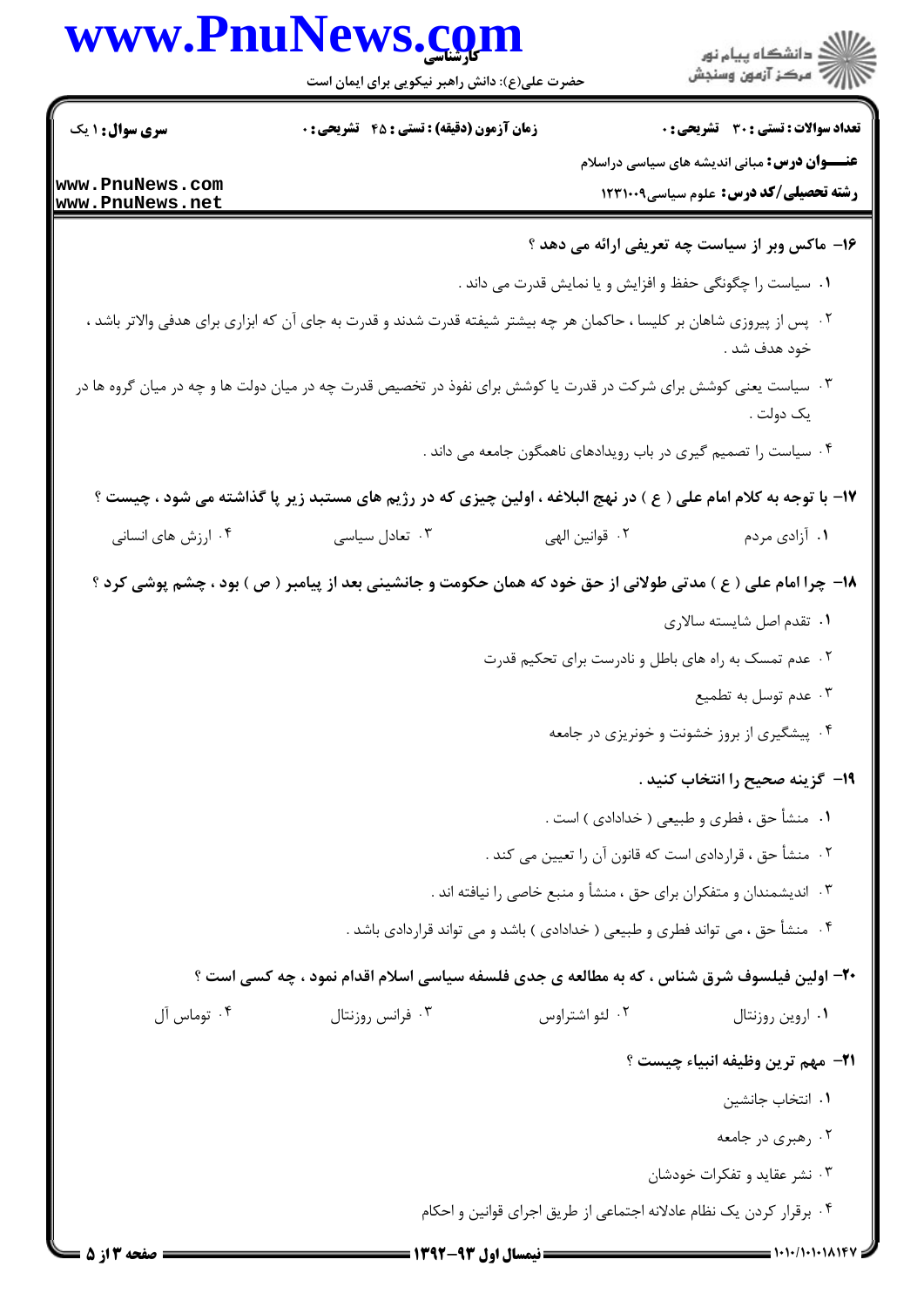|                                    | حضرت علی(ع): دانش راهبر نیکویی برای ایمان است   |                                                                                                               | ِ<br>∭ دانشڪاه پيام نور<br>∭ مرڪز آزمون وسنڊش        |
|------------------------------------|-------------------------------------------------|---------------------------------------------------------------------------------------------------------------|------------------------------------------------------|
| <b>سری سوال : ۱ یک</b>             | زمان آزمون (دقیقه) : تستی : ۴۵ قشریحی : 0       |                                                                                                               | تعداد سوالات : تستى : 30 ٪ تشريحي : 0                |
|                                    |                                                 |                                                                                                               | <b>عنــــوان درس:</b> مبانی اندیشه های سیاسی دراسلام |
| www.PnuNews.com<br>www.PnuNews.net |                                                 |                                                                                                               | رشته تحصیلی/کد درس: علوم سیاسی1۲۳۱۰۰۹                |
|                                    |                                                 |                                                                                                               | <b>۲۲</b> - اولین عنصر تعیین کننده ، در امامت چیست ؟ |
|                                    | ۰۲ پذیرش امامت به عنوان یک مسئولیت بزرگ نه مقام |                                                                                                               | ۰۱ سیاست تمرکز ایدئولوژیکی                           |
|                                    | ۰۴ پذيرش مردم                                   |                                                                                                               | ۰۳ گزينش الهي                                        |
|                                    |                                                 | ۲۳- مجموعه افرادی که در یک سرزمین زندگی می کنند و از حیث اصالت ، تاریخ ، آداب و عادات و یا زبان مشترک هستند ، |                                                      |
|                                    |                                                 |                                                                                                               | چه نام دارند؟                                        |
| ۰۴ تابع                            | ۰۳ شهروند                                       | ٠٢ دولت ـــ ملت                                                                                               | ۰۱ ملت                                               |
|                                    |                                                 | ۲۴- وی معتقد است که سیاست ، هدایت جامعه در جهت مصالح دنیوی و اخروی است .                                      |                                                      |
| ۰۴ علامه طباطبايي                  | ۰۳ فارابی                                       | ۰۲ امام خمینی ( ره )                                                                                          | ۰۱ غزالی                                             |
|                                    |                                                 |                                                                                                               | ۲۵- چه کسانی قرارداد اجتماعی را منشأ دولت می دانند ؟ |
|                                    | ۰۲ روسو ، ماکياول ، بدن                         |                                                                                                               | ٠١ بدن ، ماكياول ، ديويد اپتر                        |
|                                    | ۰۴ بدن ، هابز ، روسو                            |                                                                                                               | ۰۳ ديويد اپتر ، هابز ، بدن                           |
|                                    |                                                 | ۲۶– کلیدی ترین مفهوم در دانش سیاسی است ، به طوری که برخی از عالمان علم سیاست موضوع علم را همین مفهوم می       | دانند .                                              |
| ۰۴ خلافت و امامت                   | ۰۳ سلطنت                                        | ۰۲ حاكميت                                                                                                     | ۰۱ قدرت                                              |
|                                    |                                                 | ۲۷- شکل گیری سکولاریسم در ایران به چه عصری برمی گردد ؟                                                        |                                                      |
| ۰۴ زندیه                           | ۰۳ صفویه                                        | ۰۲ افشاریه                                                                                                    | ۰۱ قاجاريه                                           |
|                                    |                                                 |                                                                                                               | ۲۸- سکولاریسم خشن به چه چیزی اشاره دارد ؟            |
|                                    | ۰۲ اشاره به پذیرش دین به عنوان یک نهاد دارد .   |                                                                                                               | ٠١ اشاره به جدايي دين از سياست و خشونت دارد .        |
|                                    | ۰۴ اشاره به الحاد دارد .                        |                                                                                                               | ٠٣ اشاره به جدايي دين از سياست دارد.                 |
|                                    |                                                 | <b>۲۹</b> - مهم ترین فلسفه مشورت ، به عنوان سنت رایج عقلایی چیست ؟                                            |                                                      |
|                                    |                                                 |                                                                                                               | ٠١ احترام به ديگران                                  |
|                                    |                                                 |                                                                                                               | ۰۲ تواضع و فروتنی مشورت کننده و احترام به دیگران     |
|                                    |                                                 | ۰۳ آشکار شدن جهل انسان ها و شکسته شدن تکبر آن ها ضمن احترام به انسان های دیگر                                 |                                                      |
|                                    |                                                 | ۰۴ استفاده از نظر دیگران و روشن شدن زوایای پنهان یک مسأله به خصوص مسائل پیچیده                                |                                                      |